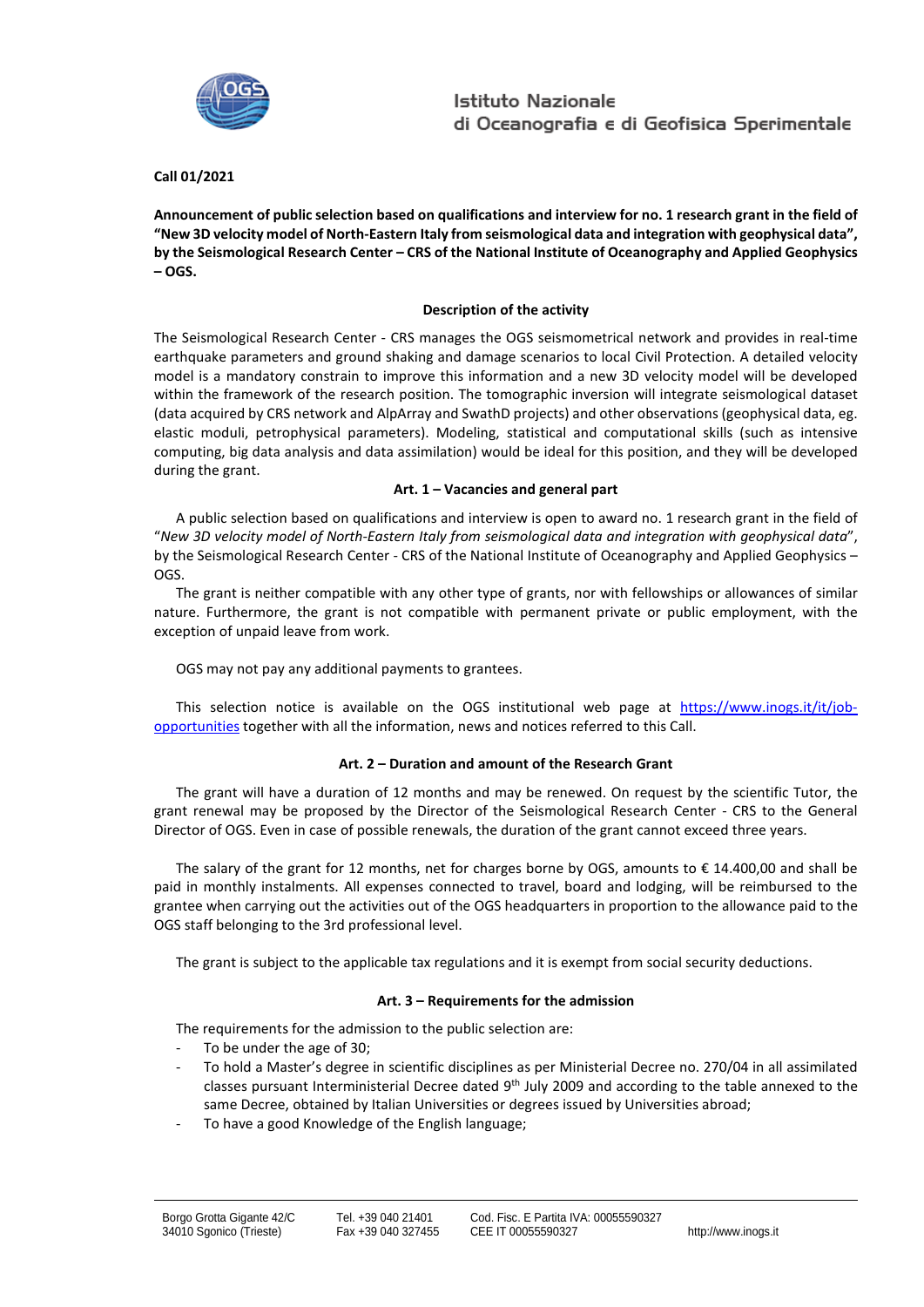

Candidates who obtained a qualification abroad that has been declared equivalent by the Italian competent educational authorities or validated according to the rules in force (Art. 38 Legislative Decree 165/2001), are admitted to participate in the Call.

The candidate without such requisite at the date of the application shall present a detailed documentation concerning his/her education in order to allow the selection board to evaluate the application limited to the present Call.

The admission requirements must be fulfilled at the date of publication of this notice of recruitment.

## **Art. 4 – Application form: terms and conditions**

The application forms for the participation in the Call shall be sent in plain paper, according to the form herewith attached (Annex 1), signed by the applicants and sent as follows:

 $\triangleright$  By e-mail, in compliance with the current legislation on the matter, to the following address: [protocollo@inogs.it.T](mailto:protocollo@inogs.it)he application form must be sent no later than **11.59 pm** on the closing date; **Please note**: the maximum e-mail size limit is **30 MB**. Should the attachments exceed this limit the candidate shall send more than one e-mail (indicating in the subject the e-mail number, for example: "Name, surname, title of the Call, e-mail no. X"). Files with ".**zip**" extension are **not** accepted.

Any other way of sending and submitting applications is excluded.

Under his/her own responsibility, the candidate must declare the following information:

- Surname and name;
- Place and date of birth:
- Residence:
- Citizenship;
- Not have been convicted or found guilty of any criminal offence, or, if so, what kind of criminal offence the candidate has been found guilty;
- To be in possession of the requested qualifications, with the indication of all the details concerning date, place of issue, final mark;
- To be in possession of the other requirements as per art. 3 of this Call;
- The chosen address for the Call.

The candidate shall attach to the application form the following documents:

- Curriculum vitae (dated and undersigned).

The candidate may also attach all documents and qualifications that he/she deems appropriate to present in his/her own interest.

The candidate shall also attach to the application:

- 1) Self-declaration affidavit in accordance with art. 46 Presidential Decree dated. 28.12.2000, no. 445 (Annex 2), concerning the degree or the PhD obtained;
- 2) Self-declaration affidavit, in accordance with art. 47 Presidential Decree dated 28.12.2000, no. 445 (Annex 3), concerning the curriculum vitae and other possible documents, certificates, qualifications.

The self-declaration affidavit shall be accompanied by a copy of a valid identity document.

Application forms not accompanied by the self-declaration affidavit as per point 1) and point 2), filled in accordingly, will not be considered.

Candidates with disabilities, with reference to their own disability, shall mention their specific request for assistance in the application form.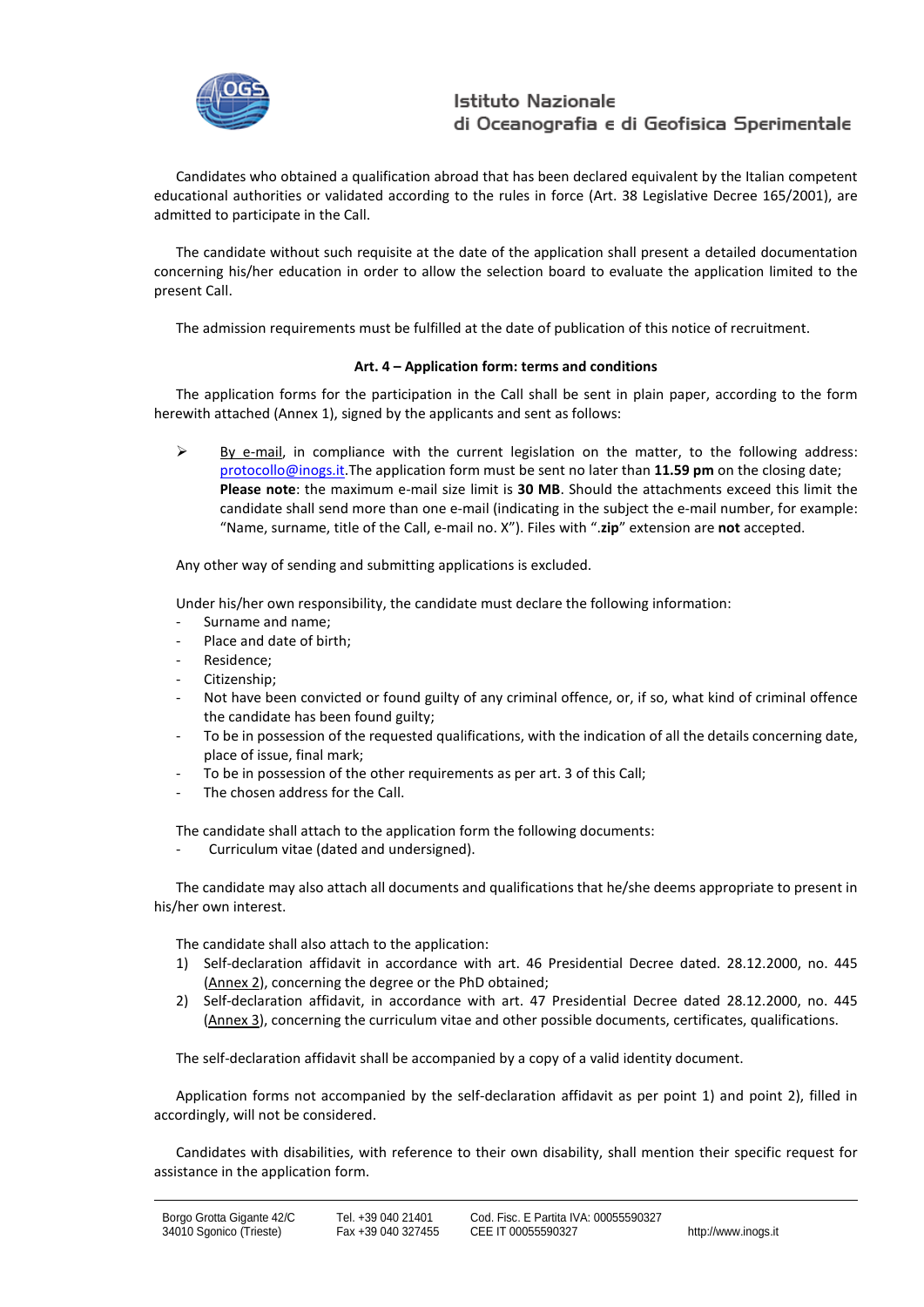

## **Art. 5 – Exclusions**

The following reasons constitute ground for ex-officio exclusion:

- Applications not submitted within the fixed deadline referred to in Art. 4;
- Applications sent by means other than that referred to in Art. 4;
- Partial or total omission of the information requested as per Art. 4;
- Being in one of the conditions referred to in Art. 1, paragraph 2;
- Fail to submit the application form duly signed;
- Fail to submit a copy of a valid identification document attached to the application form;
- Fai[l to comply with any](http://context.reverso.net/traduzione/inglese-italiano/to+comply+with+any) of the [requirements](http://context.reverso.net/traduzione/inglese-italiano/requirements) as per art. 3;
- Fail to attach the self-declaration affidavit as per art. 4, point 1) and point 2).

Candidates are admitted to the selection with right to reserve approval. The Responsible of the Human Resources Department – Recruitment Office has the faculty to exclude a candidate at any time in case of lack of the above-mentioned requirements by providing a valid justification.

If the motivations that determined the exclusion are verified after the completion of the selection, the Director General, with a valid justification, provides automatic forfeiture of any rights connected to the participation in the selection itself.

Exclusion of candidates shall also be applied in case of failure in presenting inaccurate declarations requested by the application form in accordance with Presidential Decree dated 28.12.2000, no. 445.

#### **Art. 6 – Selection Board: evaluation of qualifications, interview and ranking list**

The Selection Board shall be appointed by the OGS General Director and is composed of three members, included the scientific Tutor.

In application of art. 249 of the Decree dated 19<sup>th</sup> May 2020 n. 34, converted in Law no. 77 on 17<sup>th</sup> July 2020 with amendments, the Selection Board may carry out the evaluation procedure with the aid of videoconference tools, ensuring in any case the complete communication security and traceability.

The Selection Board can assign up to 100 points, divided as follows: 30 points for the evaluation of the qualifications and 70 points for the interview.

Only candidates obtaining at least 21/30 points in the first evaluation will be admitted to the interview.

The Selection Board firstly adopts the criteria and the parameters to which it intends to apply, with specific reference to the characteristics of the research project.

#### Qualifications

The evaluating titles are:

- Master's Degree;
- specialization diplomas and certificate of attendance to post lauream training courses, both in Italy and abroad; implementation of research activities by public or private organisations, based on contracts, fellowships or assignments, both in Italy and abroad;
- knowledge and use of the main computer applications and programming languages;
- scientific and/or technological activities and publications.

#### Interview

The interview will be based on the subjects related to the profile requested in the present Call and on any experience or activity carried out by the candidate.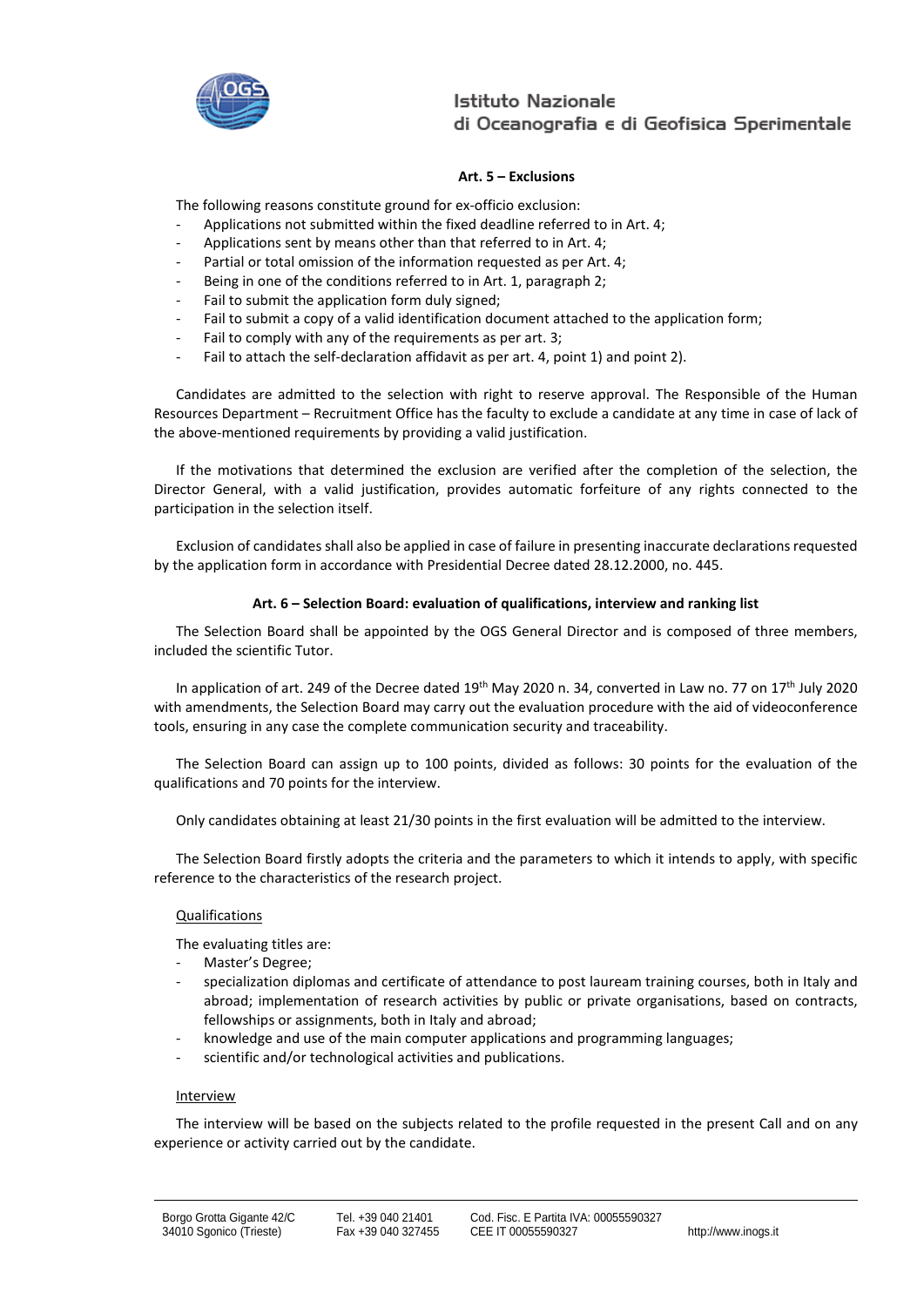

The interview will take place as per art. 12 of the present selection notice and according to the connection guidelines that shall be provided by OGS. The interview could be held in English.

The candidates who will not be connected according to the indications given by OGS, will lose any right to participate and will therefore be disregarded.

For the interview the candidates shall present a valid identification document. Candidates failing to present a valid identification document or in possession of expired ID cards will not be admitted to the interview.

The interview is considered as "passed" if the applicant gets the minimum score of 49/70.

#### Ranking list

At the end of the interview, the Selection Board makes a shortlist with the indication of the final score, in descending order, obtained by the candidates.

The selection is considered as passed if the applicant obtains the minimum score 70/100 points.

The ranking list with the indication of the grant winner or winners will be published with the same forms of advertising provided for the Call.

Such publication constitutes effectively an official notification.

#### **Art. 7 – Ranking list approval and appointment of the grant winner**

The Responsible of the Human Resources Department – Recruitment Office, once verified the formal validity of the documents transmitted to the Selection Board, approves the ranking list and appoints the grant winner.

The ranking lists shall remain valid for 18 months after the date of approval.

In case of formal renunciation of the grant winner, or if the grant winner does not accept the grant within the prescribed period according to Art. 8 of the present Call, the grant shall be awarded to the next eligible candidate in the ranking list, following the score order, within the limits of the above-mentioned list duration.

#### **Art. 8 – Awarding of the grant**

The OGS General Director, in compliance with the current legislation on the matter, awards the research grant to the grant winner.

The grant winner will be duly notified of the result and shall send an official declaration of acceptance of the grant within 15 days after acknowledgement of receipt of the notice. Once obtained the declaration of acceptance from the winner candidate, a contract between the OGS General Director and the grant winner is prepared and signed. This contract states the terms and conditions of the cooperation, together with the research activities to be carried out.

#### **Art. 9 – Implementation of the research activities**

The activities of the grant holder are carried out in complete autonomy and with no scheduled working time, within the specific research programme and according to the guidance provided by the scientific Tutor.

The grant holder activities are never considered as dependent employment.

The grant does not entail any social security treatment or can be used for the evaluation of legal and economic careers.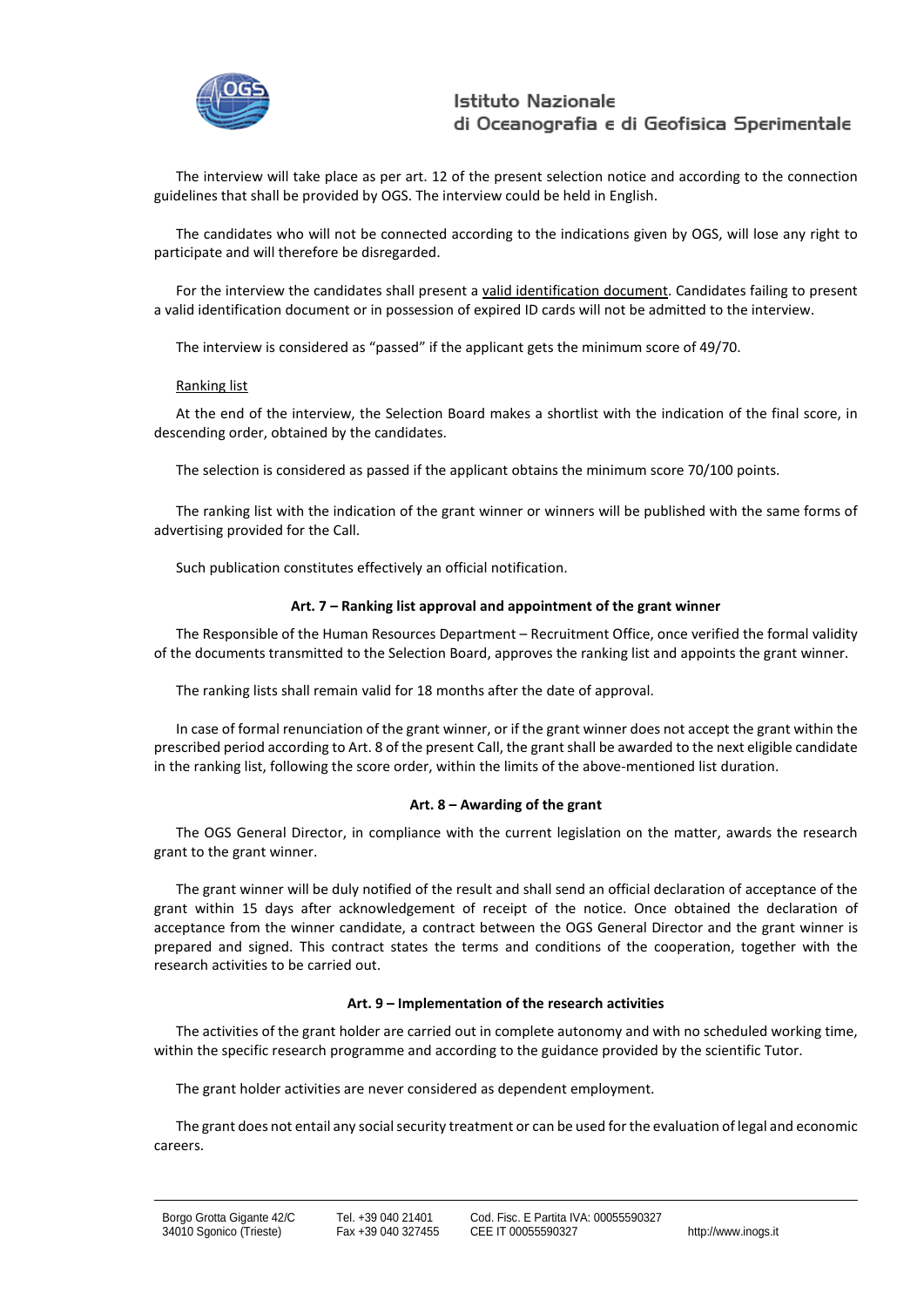

### **Art. 10 – Obligations of the grantee and evaluation of the research activity**

The grant holder must carry out the commitments foreseen by the research programme prepared by the scientific Tutor and under his/her supervision. At the end of the grant, the grant holder shall submit to OGS a final research report that includes the obtained results, accompanied by the evaluation of the scientific Tutor that shall be countersigned by the Director of the Section. Upon formal request of the grant holder, the implemented activities may be submitted to a duly designated Selection Board for evaluation.

All technical, scientific and administrative data and information gathered by the grant holder during the implementation of the activity shall be considered confidential and therefore the use of such information is not permitted for purposes different than those for which the grant has been awarded.

With regard to the protection of the intellectual property of the results or products obtained on the performance of the activity of the grant, please refer to OGS Rules and Regulations on patents and protection of intellectual property.

#### **Art. 11 – Personal data management**

Data Controller: National Institute of Oceanography and Applied Geophysics – OGS.

Data protection Officer: dr. Luca Zenarolla - [luca.zenarolla@avvocatiudine.it](mailto:luca.zenarolla@avvocatiudine.it)

In accordance with Article 13 of EU Regulation 2016/679, required personal data will be exclusively collected and treated for purposes strictly connected to the selection procedure, with or without the aid of electronic tools, according to current law and regulations concerning the implementation of this kind of activity.

Providing such data to OGS is necessary for the evaluation of participation requirements and of the holding of titles: failure to provide these data may compromise such evaluation.

Data will only be kept for the period required by the selection, and successively for storing purposes only.

#### **Art. 12 – Provisional extraordinary regulations**

In application of art. 249 of the Decree dated 19.05.2020 n. 34, according to articles 247 and 248 of the same Decree converted in Law no. 77 on 17 July 2020 with amendments, this competition can be held by means of videoconference call through the use of digital technology described in letters a) and b) of art. 248 of the abovementioned Decree, that is to say: videoconference call interview, ensuring in any case the adoption of technical solutions that guarantee the principle of publicity, the participant's identification, the communication security and its traceability. In this regard, the Selection Board will publish on the OGS website specific indications on the system requirements necessary for the connection of every person interested in taking part.

## **Art. 13 – Final proceedings**

For matters not covered by this selection notice please refer to the OGS Grant and Research Fellowship Rules and Regulations. This Call for research grant will be posted on the OGS website and on the European Commission Web portal - Euraxess.

In accordance to the Law dated 7/08/1990 no. 241 art. 5, the Responsible of the Proceedings is dr. Marzia Micottis - Human Resources Department.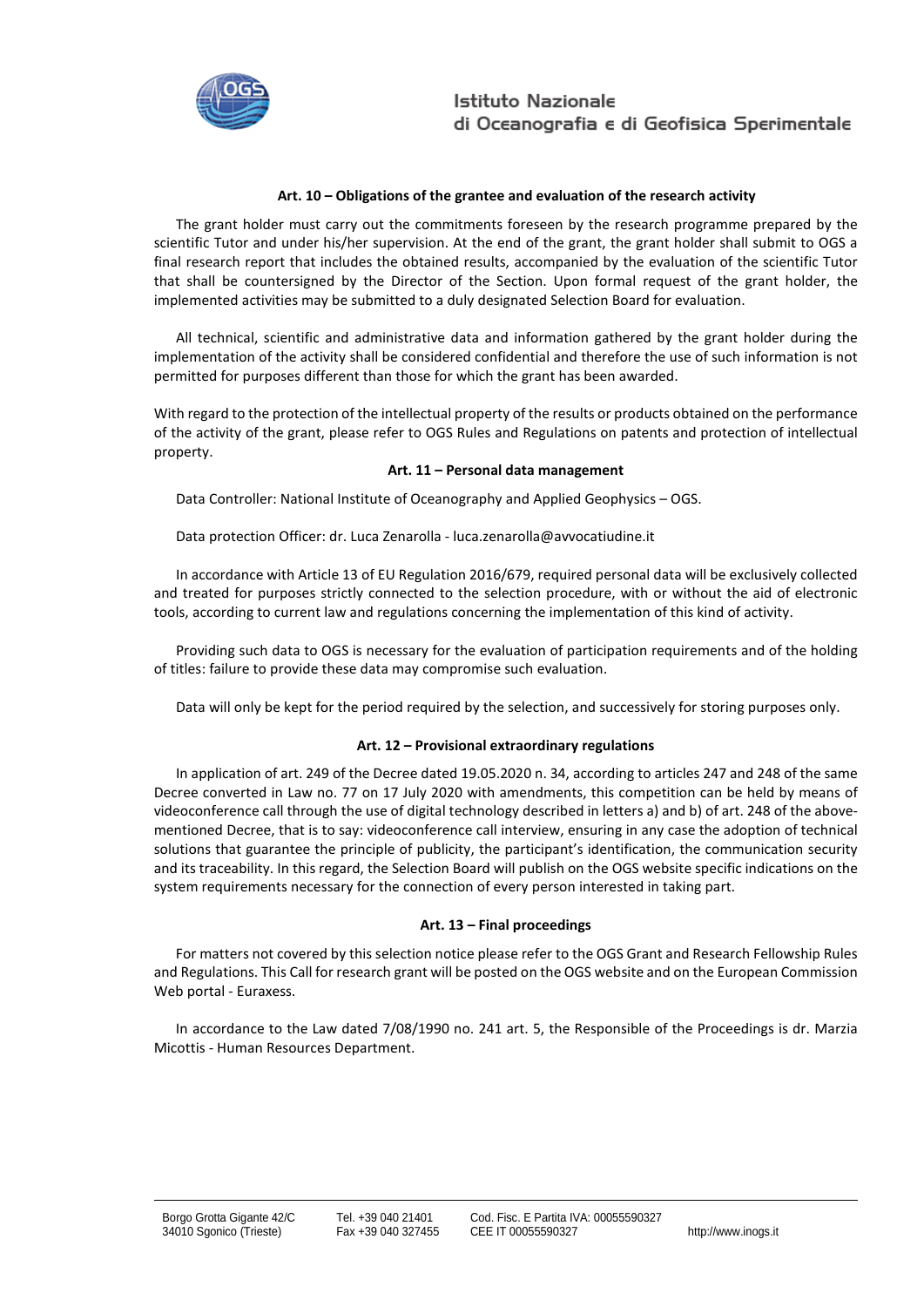

Annex 1

| <b>Application form</b> |  |
|-------------------------|--|
|                         |  |

*To: Istituto Nazionale di Oceanografia e di Geofisica Sperimentale – OGS Località Borgo Grotta Gigante, 42/c 34010 Sgonico – TS*

|                                                                 |                                                                        | <u> 1989 - Johann Harry Harry Harry Harry Harry Harry Harry Harry Harry Harry Harry Harry Harry Harry Harry Harry</u> |  |
|-----------------------------------------------------------------|------------------------------------------------------------------------|-----------------------------------------------------------------------------------------------------------------------|--|
|                                                                 |                                                                        |                                                                                                                       |  |
|                                                                 |                                                                        |                                                                                                                       |  |
| requests to participate in the selection of the Call in object. |                                                                        |                                                                                                                       |  |
| $\overline{\phantom{a}}$                                        |                                                                        | not have been convicted or found guilty of any criminal offence (please specify, if any)                              |  |
|                                                                 | to hold a degree (please cross the type of degree you hold)            |                                                                                                                       |  |
| П                                                               | master's degree (Specialistica) pursuant Ministerial Decree no. 509/99 |                                                                                                                       |  |
| П                                                               |                                                                        | master's degree (Magistrale) pursuant Ministerial Decree no. D.M. 270/04                                              |  |
|                                                                 |                                                                        |                                                                                                                       |  |
|                                                                 |                                                                        |                                                                                                                       |  |
|                                                                 |                                                                        |                                                                                                                       |  |

## **If the qualification is obtained abroad**

to have already obtained the recognition of the equivalence as per Art. 38 of the Legislative Decree dated March 30 2001, n. 165, in view of the documents annexed to the application \_\_\_\_\_\_\_\_\_\_\_\_\_\_\_\_\_\_\_\_\_\_\_\_\_\_\_\_\_\_\_\_\_\_\_\_\_\_\_\_\_\_\_\_\_\_\_\_\_\_\_\_\_\_\_\_\_\_\_\_\_\_\_\_\_\_\_\_\_\_\_\_\_\_\_\_\_\_\_\_\_\_\_\_\_\_\_\_\_\_\_,

*or*

- to have already applied for the recognition of the equivalence as per Art. 38 of the Legislative Decree dated March 30 2001, n. 165, in view of the documents annexed to the application\_\_\_\_\_\_\_\_\_\_\_\_\_\_\_\_\_\_\_\_\_\_\_\_\_\_\_\_\_ \_\_\_\_\_\_\_\_\_\_\_\_\_\_\_\_\_\_\_\_\_\_\_\_\_\_\_\_\_\_\_\_\_\_\_\_\_\_\_\_\_\_\_\_\_\_\_\_\_\_\_\_\_\_\_\_\_\_\_\_\_\_\_\_\_\_\_\_\_\_\_\_\_\_\_\_\_\_\_\_\_\_\_\_\_\_\_\_\_\_\_,

or

- to present the following detailed documentation of the attended training in order to allow the Selection Board to assess the recognition of equivalence only for the purposes of the applicant's participation in the mentioned Call for applicants

\_\_\_\_\_\_\_\_\_\_\_\_\_\_\_\_\_\_\_\_\_\_\_\_\_\_\_\_\_\_\_\_\_\_\_\_\_\_\_\_\_\_\_\_\_\_\_\_\_\_\_\_\_\_\_\_\_\_\_\_\_\_\_\_\_\_\_\_\_\_\_\_\_\_\_\_\_\_\_\_\_\_\_\_\_\_\_\_\_\_\_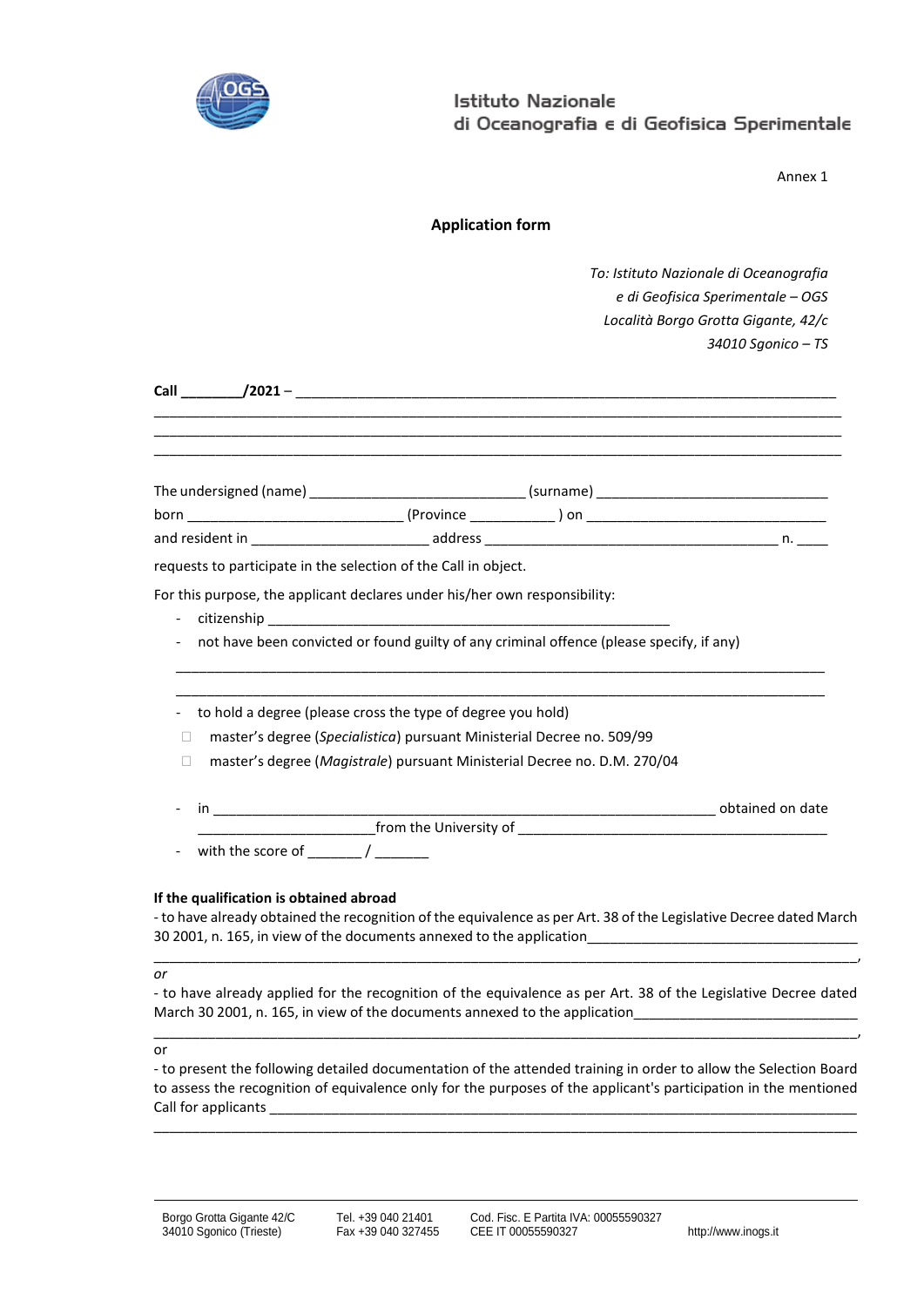

to hold the following titles that may be evaluated:  $\mathbb{Z}$ 

|                             | Herewith attached papers no. _____________, of which:                                |
|-----------------------------|--------------------------------------------------------------------------------------|
|                             | no. _______ printed, collaborative papers no. ______;                                |
|                             | no. _________ typescripts, collaborative papers no. ________.                        |
| Also attached to this form: |                                                                                      |
|                             |                                                                                      |
|                             |                                                                                      |
|                             |                                                                                      |
|                             | I wish to receive all communication referring to this Call to the following address: |
|                             |                                                                                      |
|                             |                                                                                      |
|                             |                                                                                      |
|                             |                                                                                      |
|                             |                                                                                      |

Date  $\_$ 

Signature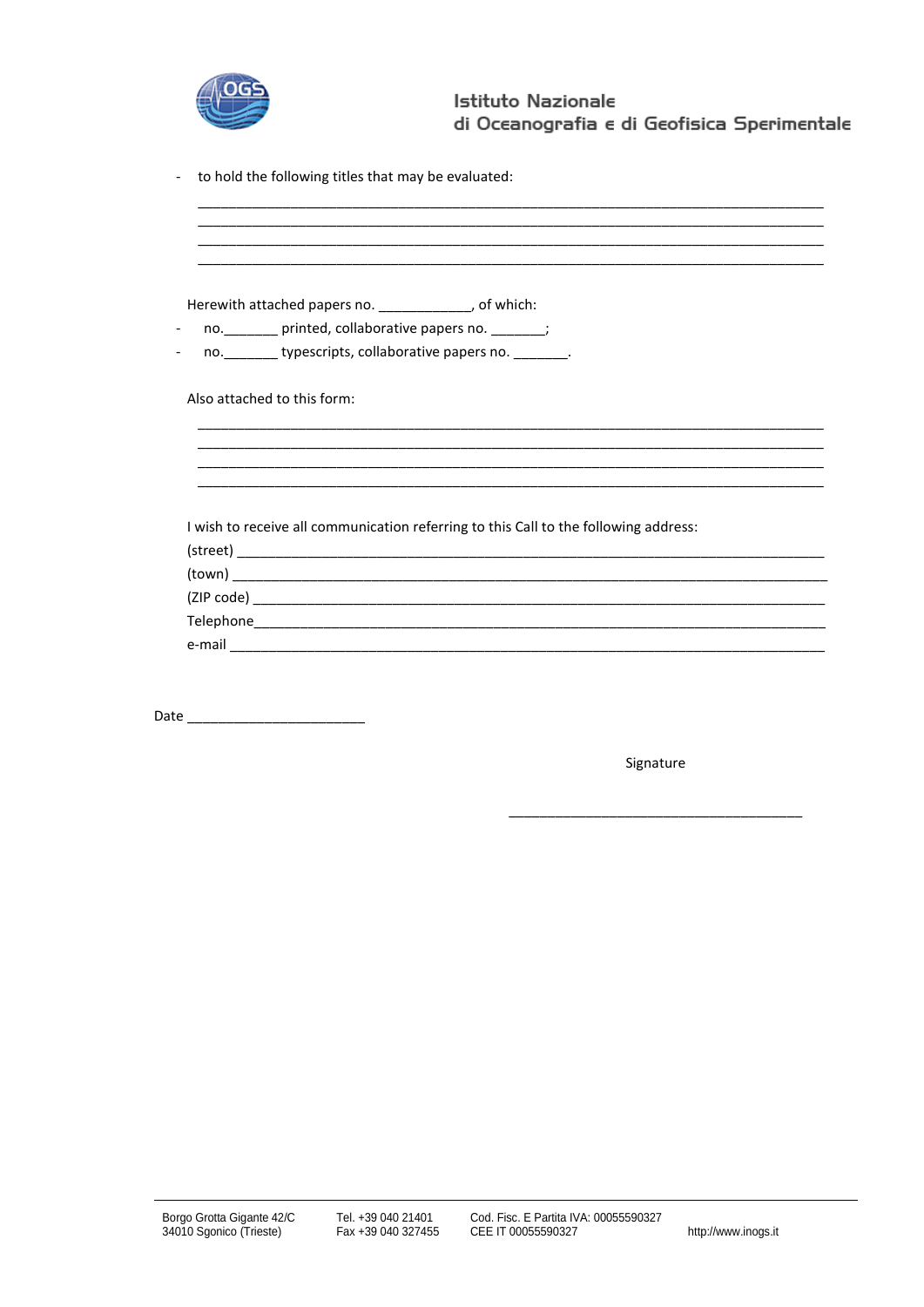

The undersigned \_ For participating in this Call no. \_\_\_\_\_\_\_\_\_\_\_\_\_ requests to take the exam in one of the following languages:

**P** Italian

English

Signature

\_\_\_\_\_\_\_\_\_\_\_\_\_\_\_\_\_\_\_\_\_\_\_\_\_\_\_\_\_\_\_\_\_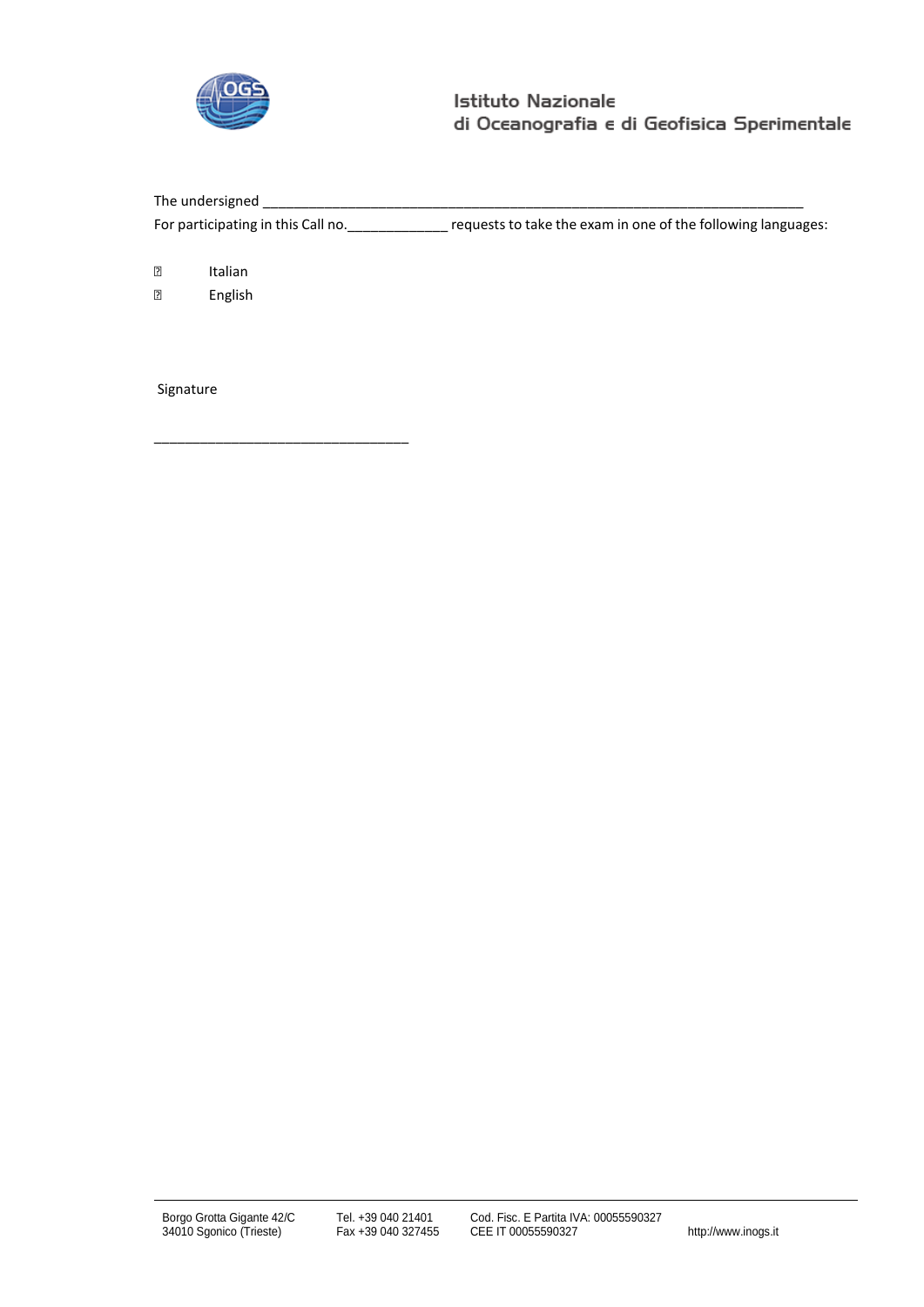

Annex 2

## **SELF DECLARATION AFFIDAVIT**

(art. 46 Presidential Decree 28.12.2000 no. 445)

| The undersigned (name) |            | (surname) |  |
|------------------------|------------|-----------|--|
| born                   | (Province) | on        |  |
| and resident in        | address    |           |  |

aware that false declarations are punishable by law (art. 76 Presidential Decree 28.12.2000 no. 445)

#### **DECLARES**

- to hold a degree (please cross the type of degree you hold)
- □ master's degree (*Specialistica*) pursuant Ministerial Decree no. 509/99
- master's degree (*Magistrale*) pursuant Ministerial Decree no. D.M. 270/04
- in \_\_\_\_\_\_\_\_\_\_\_\_\_\_\_\_\_\_\_\_\_\_\_\_\_\_\_\_\_\_\_\_\_\_\_\_\_\_\_\_\_\_\_\_\_\_\_\_\_\_\_\_\_\_\_\_\_\_\_\_\_\_\_\_\_ obtained on date \_\_\_\_\_\_\_\_\_\_\_\_\_\_\_\_\_\_\_\_\_\_\_from the University of \_\_\_\_\_\_\_\_\_\_\_\_\_\_\_\_\_\_\_\_\_\_\_\_\_\_\_\_\_\_\_\_\_\_\_\_\_\_\_\_
- with the score of \_\_\_\_\_\_\_ / \_\_\_\_\_\_\_

The undersigned also declares that he/she has been informed that, in accordance with current legislation, personal data will be treated, by computer tools also, exclusively within the object for which the declaration has been drawn up.

Date \_\_\_\_\_\_\_\_\_\_\_\_\_\_\_\_\_\_\_\_\_\_\_

Signature

\_\_\_\_\_\_\_\_\_\_\_\_\_\_\_\_\_\_\_\_\_\_\_\_\_\_\_\_\_\_\_\_\_\_\_\_\_\_